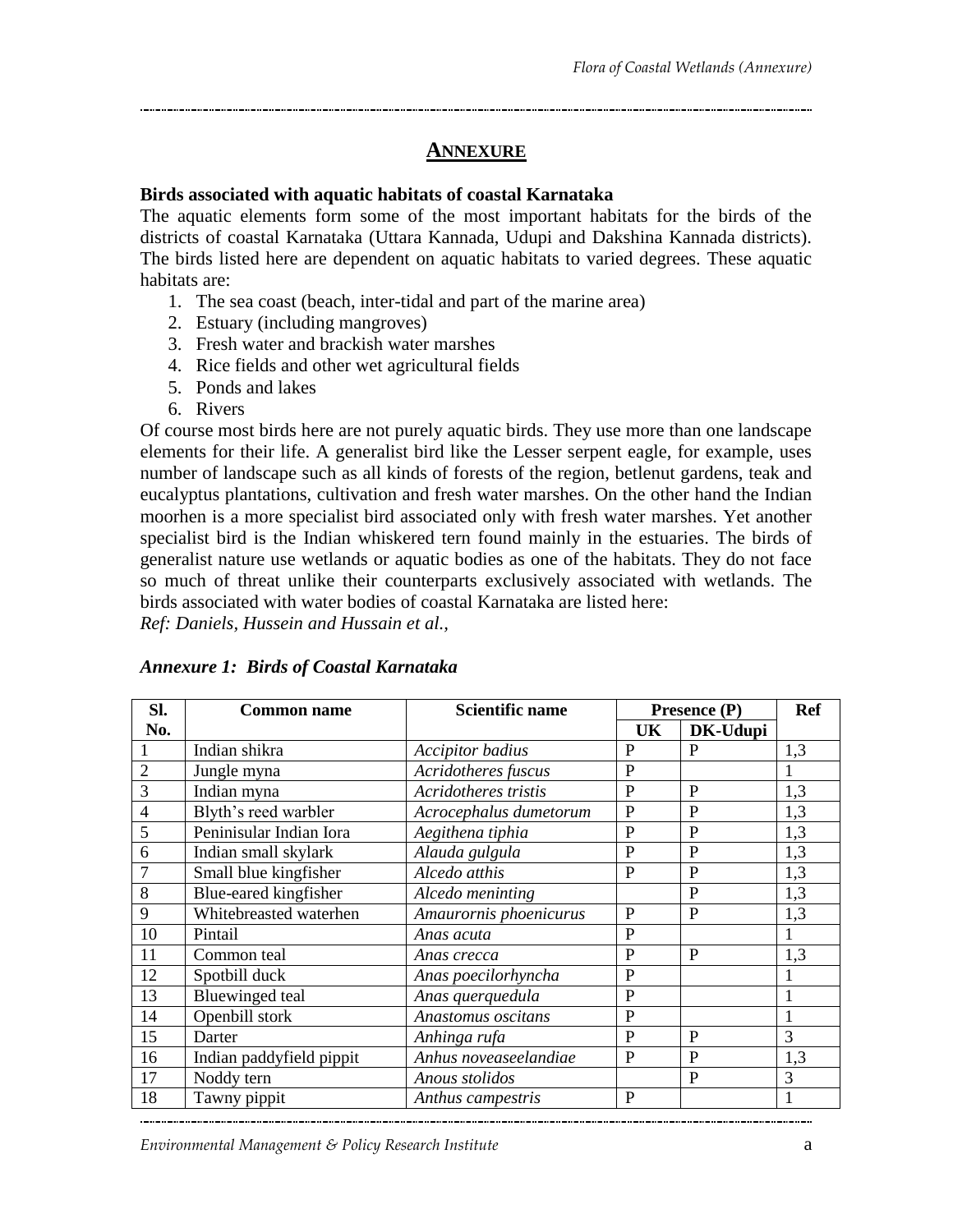| 19                    | Indian paddyfield pippit                               | Anthus novaeseelandiae<br>rufulus | $\mathbf{P}$                  |                                  | $\mathbf{1}$                         |
|-----------------------|--------------------------------------------------------|-----------------------------------|-------------------------------|----------------------------------|--------------------------------------|
| 20                    | Indian house swift                                     | Apus affinis                      | ${\bf P}$                     |                                  | 1                                    |
| 21                    | Greater spotted eagle                                  | Aquila cranga                     | $\mathbf{P}$                  |                                  | $\mathbf{1}$                         |
| $\overline{22}$       | Tawny eagle                                            | Aquila rapax                      | $\mathbf{P}$                  |                                  | $\mathbf{1}$                         |
| 23                    | Little spiderhunter                                    | Arachnothera longirostris         | $\mathbf{P}$                  |                                  | $\mathbf{1}$                         |
| 24                    | Little egret                                           | Ardea alba                        | $\mathbf{P}$                  |                                  | 1,3                                  |
| $\overline{25}$       | Grey heron                                             | Ardea cinerea                     | ${\bf P}$                     | $\mathbf{P}$                     | 1,3                                  |
| 26                    | Purple heron                                           | Ardea purpurea                    | $\mathbf{P}$                  | $\mathbf{P}$                     | $\overline{1,3}$                     |
| 27                    | Pond heron                                             | Ardeola grayii                    | $\mathbf{P}$                  |                                  | $1,\overline{3}$                     |
| 28                    | Little green heron                                     | Ardeola striatus                  |                               | $\mathbf{P}$                     | 3                                    |
| 29                    | Turnstone                                              | Arenaria interpres                | $\mathbf P$                   | $\mathbf{P}$                     | 1,3                                  |
| $\overline{30}$       | Indian great reed warbler                              | Arocephalus stentorius            | $\mathbf{P}$                  |                                  | $\mathbf{1}$                         |
| 31                    | Ashy swallowshrike                                     | Artamus fuscus                    | ${\bf P}$                     | $\mathbf{P}$                     | 1,3                                  |
| 32                    | Spotted owlet                                          | Athene brama                      | ${\bf P}$                     | $\overline{P}$                   | 1,3                                  |
| 33                    | Brown fish owl                                         | Bubo zeylonensis                  |                               | $\overline{P}$                   | $\overline{3}$                       |
| 34                    | Cattle egret                                           | <b>Bulbulcus</b> ibis             | ${\bf P}$                     |                                  | 1,3                                  |
| $\overline{35}$       | Longlegged buzzard                                     | <b>Buteo</b> rufinus              | $\overline{P}$                |                                  | $\mathbf{1}$                         |
| 36                    | Little green heron                                     | <b>Butorides</b> striatus         | $\overline{P}$                |                                  | $\mathbf{1}$                         |
| 37                    | Indian babybanded cuckoo                               | Cacomantis sonneratii             | $\mathbf{P}$                  |                                  | $\mathbf{1}$                         |
| 38                    | Little stint                                           | Calidris minuta                   | $\mathbf{P}$                  | $\mathbf{P}$                     | 1,3                                  |
| $\overline{39}$       | Curlew sandpiper                                       | Calidris testacea                 | $\mathbf{P}$                  | $\overline{P}$                   | 1,3                                  |
| 40                    | Crow pheasant                                          | Centropus sinensis                | $\mathbf{P}$                  |                                  | $\mathbf{1}$                         |
| 41                    | Indian pied kingfisher                                 | Ceryle rudis                      | ${\bf P}$                     | ${\bf P}$                        | 1,3                                  |
| 42                    | White rumped spine-tailed                              | Chaetura sylvatica                | $\mathbf{P}$                  |                                  | $\overline{1}$                       |
|                       | swift                                                  |                                   |                               |                                  |                                      |
| 43                    | Kentish plover                                         | Charadrius alexandrianus          | ${\bf P}$<br>${\bf P}$        | ${\bf P}$<br>$\overline{P}$      | 1,3                                  |
| 44<br>$\overline{45}$ | Large sandplover                                       | Charadrius leschenaultii          | ${\bf P}$                     | $\overline{P}$                   | 1,3                                  |
|                       | Pamir's lesser sand plover                             | Charadrius mongolus               | $\mathbf{P}$                  | $\overline{P}$                   | 1,3                                  |
| 46                    | European little ringed plover<br>Indian whiskered tern | Charidarius dubius                | $\mathbf{P}$                  | $\overline{P}$                   | 1,3                                  |
| 47                    |                                                        | Chlidonias hybrida                |                               |                                  | $\overline{1,3}$                     |
| 48                    | Goldenfronted chlorpsis                                | Chloropsis aurifrons              | $\mathbf{P}$<br>${\bf P}$     | $\mathbf{P}$<br>$\overline{P}$   | 1,3                                  |
| 49                    | Larger goldenbacked w.p                                | Chrysocolaptus lucidus            | $\overline{P}$                | $\overline{P}$                   | $\overline{1,3}$<br>$\overline{1,3}$ |
| 50                    | Whitenecked stork                                      | Ciconia episcopus                 | $\mathbf{P}$                  |                                  | $\mathbf{1}$                         |
| 51                    | Shoe-toed eagle                                        | Circaetus gallicus                |                               |                                  |                                      |
| 52                    | Marsh harrier                                          | Circus aeruginosus                | $\mathbf{P}$                  | $\mathbf P$<br>$\overline{P}$    | 1,3                                  |
| 53                    | Fantail warbler                                        | Cisticola exilis                  |                               |                                  | 3                                    |
| $\overline{54}$       | Streaked fantailed warbler                             | Cisticola juncidis                | $\mathbf P$<br>$\overline{P}$ | $\overline{P}$<br>$\overline{P}$ | 1,3                                  |
| 55                    | Blue rock pigeon                                       | Columba livia                     |                               |                                  | 1,3                                  |
| 56                    | Indian magpie robin                                    | Copsychus saularis                | ${\bf P}$                     | $\mathbf P$<br>$\mathbf P$       | 1,3                                  |
| 57                    | Blackheaded cuckoo shrike                              | Coracina melanoptera              | $\mathbf P$                   |                                  | 1,3                                  |
| $\overline{58}$       | Indian large cuckoo shrike                             | Coracina novaehollandiae          | $\mathbf P$                   | $\overline{P}$<br>$\overline{P}$ | $\overline{1,3}$                     |
| $\overline{59}$       | Indian jungle crow                                     | Corvus macrorhynchos              | $\mathbf{P}$                  | $\overline{P}$                   | 1,3                                  |
| 60                    | Indian house crow                                      | Corvus splendens                  | $\mathbf P$                   |                                  | 1,3                                  |
| 61                    | Common hawk cuckoo                                     | Cuculus varius                    | ${\bf P}$                     |                                  | $\mathbf{1}$                         |
| 62                    | Indian palm swift                                      | Cypsiurus parvus                  | $\mathbf{P}$                  |                                  | $\mathbf{1}$                         |
| 63                    | Hill myna                                              | Dendrocitta vagabunda             | $\mathbf{P}$                  |                                  | $\mathbf{1}$                         |
| 64                    | Lesser whistling teal                                  | Dendrocygna javanica              | $\mathbf{P}$<br>$\mathbf{P}$  | $\mathbf{P}$<br>$\mathbf{P}$     | 1,3                                  |
| 65                    | Thickbilled flowerpecker                               | Dicaeum agile                     |                               |                                  | 1,3                                  |

*Environmental Management & Policy Research Institute* b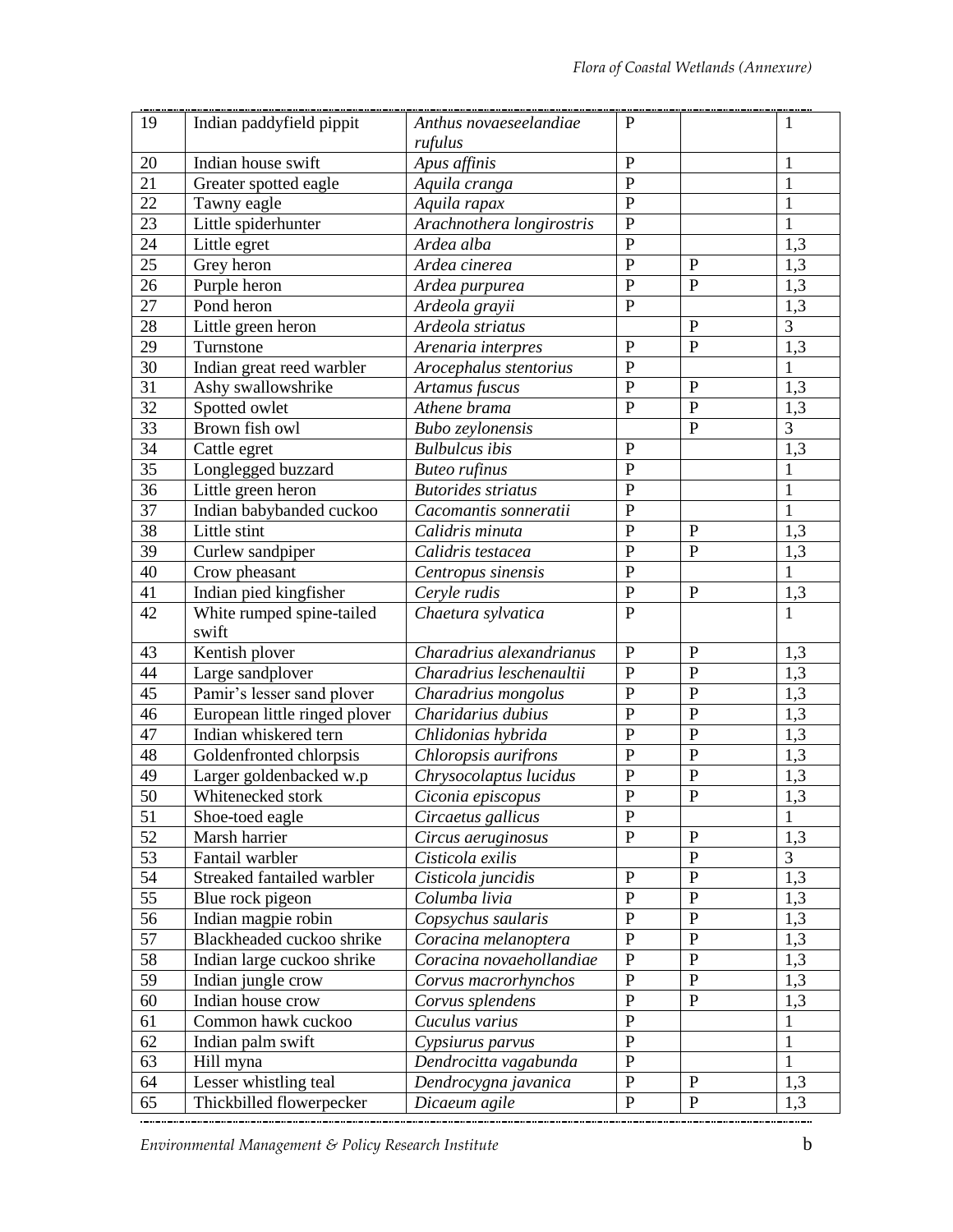| 66              | Nilgiri flowerpecker       | Dicaeum concolor           | $\mathbf{P}$   |                | $\mathbf{1}$     |
|-----------------|----------------------------|----------------------------|----------------|----------------|------------------|
| 67              | Tickell's flowerpecker     | Dicaeum erythrorhynchos    | $\mathbf{P}$   | $\mathbf{P}$   | 1,3              |
| 68              | Southern black drongo      | Dicrurus adsimilis         | ${\bf P}$      | $\mathbf{P}$   | 1,3              |
| 69              | Haircrested drongo         | Dicrurus hottenotottus     | ${\bf P}$      | $\mathbf{P}$   | 1,3              |
| 70              | Indian grey drongo         | Dicrurus leucophaeus       | $\mathbf P$    | $\overline{P}$ | 1,3              |
| $\overline{71}$ | Racket tailed drongo       | Dicrurus paradisius        | $\mathbf P$    | $\mathbf{P}$   | $\overline{1,3}$ |
| $\overline{72}$ | Malabar goldenbacked w p   | Dinopium bengalense        | $\mathbf P$    | $\mathbf{P}$   | 1,3              |
| 73              | Little egret               | Egreta garzetta            | $\mathbf P$    |                | $\overline{1,3}$ |
| 74              | Indian reef heron          | Egreta gularis             | ${\bf P}$      |                | 1,3              |
| $\overline{75}$ | Small egret                | Egreta intermedia          | $\mathbf P$    | $\mathbf{P}$   | 1,3              |
| 76              | <b>Blackwinged kite</b>    | Elanus caeruleus           | $\mathbf{P}$   |                | 1                |
| 77              | Ashycrowned pinchlark      | Erimopterix grisea         | $\mathbf{P}$   |                | $\mathbf{1}$     |
| 78              | Indian koel                | Eudymamys scolopacea       | $\mathbf P$    |                | $\mathbf{1}$     |
| 79              | Peregrine falcon           | Falco peregrinus           | $\mathbf{P}$   |                | $\mathbf{1}$     |
| 80              | European kestrel           | Falcon tinnunculus         | ${\bf P}$      | $\mathbf{P}$   | 1,3              |
| 81              | Indian grey patridge       | Francolinus                | $\mathbf{P}$   |                | 1                |
|                 |                            | pondicerianaus             |                |                |                  |
| 82              | Least frigate bird         | Fregata ariel              |                | $\mathbf{P}$   | $\overline{2}$   |
| 83              | Coot                       | Fulica atra                | $\mathbf P$    | $\mathbf{P}$   | 1,3              |
| 84              | Malabar crested lark       | Galerida malabarica        | $\mathbf{P}$   | $\mathbf{P}$   | $\overline{1,3}$ |
| 85              | Common snipe               | Gallinago gallinago        | $\mathbf P$    | $\mathbf{P}$   | 1,3              |
| 86              | Pintail snipe              | Gallinago stenura          | $\mathbf{P}$   |                | $\mathbf{1}$     |
| 87              | Indian moorhen             | Gallinula chloropus        | ${\bf P}$      | $\mathbf{P}$   | 1,3              |
| 88              | Red spurfowl               | Galloperdix spadicea       | $\mathbf P$    |                | $\mathbf{1}$     |
| 89              | Grey junglefowl            | Gallus sonneratii          | $\mathbf{P}$   | $\mathbf{P}$   | 1,3              |
| 90              |                            | Gelochelidon nilotica      |                | $\overline{P}$ | $\overline{3}$   |
| $\overline{91}$ | Small Indian pratincole    | Glaroeola lactea           | ${\bf P}$      | $\mathbf{P}$   | 1,3              |
| 92              | Whitebacked vulture        | Gyps bengalensis           | $\mathbf{P}$   |                | $\mathbf{1}$     |
| 93              | Black-capped kingfisher    | Halcyon pileata            | $\mathbf P$    | ${\bf P}$      | 1,3              |
| 94              | Whitebreasted kingfisher   | Halcyon smyrnensis         | $\mathbf{P}$   | $\mathbf{P}$   | 1,3              |
| 95              | White bellied sea eagle    | Haliaeetus leucogaster     | $\mathbf P$    | $\mathbf{P}$   | 1,3              |
| 96              | Brahmini kite              | Haliaster Indus            | $\mathbf P$    | $\mathbf{P}$   | 1,3              |
| 97              | Crested tree swift         | Hemiprocne longipennis     | $\mathbf P$    |                | $\mathbf{1}$     |
| 98              | Slender black eagle        | Hieraetus fasciatus        | $\overline{P}$ |                | 1                |
| 99              | Indian blackwinged stilt   | Himantopus himantopus      | $\mathbf{P}$   | ${\bf P}$      | 1,3              |
| 101             | Himalayan striated swallow | Hirundo daurica            | $\, {\bf P}$   |                | 1                |
| 102             | Indian redrumped swallow   | Hirundo daurica            | $\mathbf{P}$   |                | $\mathbf{1}$     |
|                 |                            | erythropygia               |                |                |                  |
| 103             | Indian cliffswallow        | Hirundo fluvicola          | ${\bf P}$      |                | $\mathbf{1}$     |
| 104             | Eastern swallow            | Hirundo rustica            | ${\bf P}$      | P              | 1,3              |
| 105             | Indian wiretailed swallow  | Hirundo smithii            | ${\bf P}$      |                | 1                |
| 106             | Caspian tern               | Hydroprogne caspia         |                | $\mathbf{P}$   | 3                |
| 107             | Pheasant-tailed jacana     | Hydrophasianus chirurgus   | ${\bf P}$      | P              | 1,3              |
| 108             | Indian roller              | Koracis benghalensis       | $\mathbf{P}$   |                | $\mathbf{1}$     |
| 109             | Brown shrike               | Lanius cristatus           | ${\bf P}$      | ${\bf P}$      | 1,3              |
| 110             | Rufousbacked shrike        | Lanius schach              | ${\bf P}$      | $\mathbf{P}$   | 1,3              |
| 111             | Indian greybacked shrike   | Lanius schach caniseps     | ${\bf P}$      |                | 1                |
| 112             |                            | Lanius schach erythronotus | ${\bf P}$      |                | $\mathbf{1}$     |
| 113             | Herring gull               | Larus argeneteus           |                | ${\bf P}$      | 3                |

*Environmental Management & Policy Research Institute* c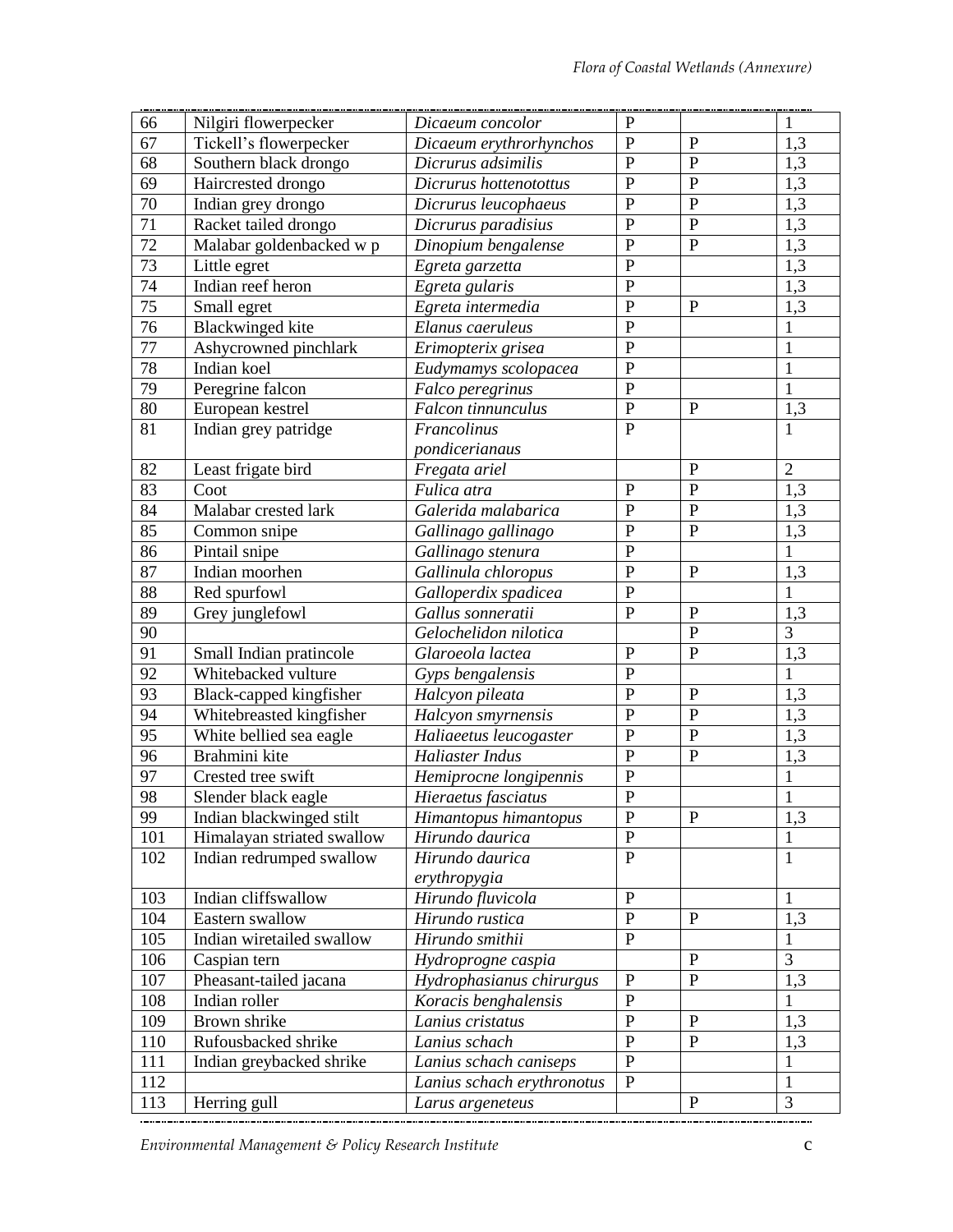| 114 | Brownheaded gull            | Larus brunnicephalus      | $\mathbf{P}$   |                | 1              |
|-----|-----------------------------|---------------------------|----------------|----------------|----------------|
| 115 | Lesser blackbacked gull     | Laurus fuscus             |                | $\mathbf{P}$   | $\overline{3}$ |
| 116 | Great blackheaded gull      | Larus icthyaetus          | $\mathbf{P}$   |                | $\mathbf{1}$   |
| 117 | Blackheaded gull            | Larus ridibundus          | $\overline{P}$ | $\mathbf{P}$   | 1,3            |
| 118 | Blackheaded muniya          | Lonchura Malacca          | $\, {\bf P}$   | $\overline{P}$ | 3,11           |
| 119 | Whitethroated munia         | Lonchura malabarica       |                | $\mathbf P$    | $\overline{3}$ |
| 120 | Indian spotted muniya       | Lonchura punctulata       | ${\bf P}$      | $\overline{P}$ | 3,11           |
| 121 | Whitebacked muniya          | Lonchura striata          | $\mathbf{P}$   | $\overline{P}$ | 1,3            |
| 122 | Indian loriquet             | Loriculus vernalis        | $\mathbf{P}$   |                | $\mathbf{1}$   |
| 123 | Crimsonthroated barbet      | Megalaema rubricapilla    | $\mathbf P$    | $\overline{P}$ | 1,3            |
| 124 | Small green barbet          | Megalaema viridis         | $\mathbf{P}$   | $\overline{P}$ | 1,3            |
| 125 | Chestnut headed bee-eater   | Merops leschenaulti       | $\mathbf{P}$   | $\overline{P}$ | 1,3            |
| 126 | Small green bee-eater       | Merops orientalis         | ${\bf P}$      | $\mathbf P$    | 1,3            |
| 127 | Small green bee eater       | Merops philippnus         | $\overline{P}$ | $\mathbf P$    | 1,3            |
| 128 | Bronzewinged jacana         | Metopedius indicus        | $\mathbf{P}$   | $\overline{P}$ | 1,3            |
| 129 | Pariah kite                 | Milvus migrans            | $\mathbf{P}$   | $\mathbf{P}$   | 1,3            |
| 130 | Redwinged bushlark          | Mirafra erythroptera      | $\mathbf P$    |                | $\mathbf{1}$   |
| 131 | Indian white wagtail        | Motacilla alba            | $\mathbf P$    |                | $\mathbf{1}$   |
| 132 | Grey wagtail                | Motacilla cinerea         | $\mathbf P$    | $\mathbf P$    | 1,3            |
| 133 | Yellowheaded wagtail        | Motacilla citreola        | $\mathbf P$    |                | $\mathbf{1}$   |
| 134 | Large pied wagtail          | Motacilla maderaspatensis | $\, {\bf P}$   | $\mathbf P$    | 1,3            |
| 135 | Western redbreasted         | Muscicapa parva           | $\mathbf{P}$   | $\overline{P}$ | 1,3            |
|     | flycatcher                  |                           |                |                |                |
| 136 | Indian purple sunbird       | Nectarinia asiatica       | $\mathbf{P}$   | $\mathbf P$    | 1,3            |
| 137 | Purplerumped sunbird        | Nectarinia zeylanica      | $\mathbf{P}$   | $\mathbf{P}$   | 1,3            |
| 138 | White scavenger vulture     | Neophron percnopterus     | $\mathbf P$    |                | $\mathbf{1}$   |
| 139 | Common teal                 | Nettapus coromandelianus  | $\mathbf P$    | $\mathbf{P}$   | 1,3            |
| 140 | Eastern curlew              | Numenius arquata          | $\mathbf{P}$   | $\overline{P}$ | 1,3            |
| 141 | Whimbrel                    | Numenius phaeopus         | $\mathbf{P}$   | $\mathbf P$    | 1,3            |
| 142 | Night heron                 | Nycticorax nycticorax     | $\mathbf{P}$   | $\overline{P}$ | 1,3            |
| 143 | Wilson's storm petrel       | Oceanites oceanicus       |                | $\overline{P}$ | $\overline{2}$ |
| 144 | Indian golden oriole        | Oriolus oriolus           | $\mathbf{P}$   | $\mathbf P$    | 1,3            |
| 145 | Indian blackheaded oriole   | Oriolus xanthornus        | $\mathbf P$    | $\mathbf P$    | 1,3            |
| 146 | Indian tailor bird          | Orthotomus sutorius       | $\overline{P}$ | $\overline{P}$ | 1,3            |
| 147 | Indian peafowl              | Pavo cristatus            | $\mathbf{P}$   | $\mathbf P$    | 1,3            |
| 148 | Brownheaded storkbilled k.f | Pelargopsis capensis      | $\mathbf{P}$   | $\mathbf{P}$   | 1,3            |
| 149 | Peninsular spotted babbler  | Pellornium ruficeps       | $\mathbf P$    | $\overline{P}$ | 1,3            |
| 150 | Malabarsmall minivet        | Pericrocrotus cinnamomeus | $\mathbf{P}$   | $\overline{P}$ | 1,3            |
| 151 | Crested honey buzzard       | Pernis ptilorhynchus      | ${\bf P}$      |                | 1              |
| 152 | Yellowthroated sparrow      | Petronia xanthocollis     | $\mathbf{P}$   | $\mathbf{P}$   | 1,3            |
| 153 | Indian shag                 | Phalacrocorax fuscicollis | $\mathbf{P}$   | $\overline{P}$ | 3              |
| 154 | Little cormorant            | Phalacrocorax niger       | $\mathbf{P}$   | $\mathbf P$    | 3              |
| 155 | Redbilled tropic bird       | Pheaton aethereus         |                | $\overline{P}$ | $\overline{2}$ |
| 156 | Redbilled tropic bird       | Pheaton lepturus          |                | $\mathbf P$    | $\overline{2}$ |
| 157 | Ruff & Reeve                | Philomachus pugnax        |                | $\mathbf{P}$   | $\overline{3}$ |
| 158 | <b>Black redstart</b>       | Phoenicurus ochruros      | $\mathbf P$    |                | $\mathbf{1}$   |
| 159 | Olivaceous leaf warbler     | Phylloscopus griseolus    | $\mathbf{P}$   |                | $\mathbf{1}$   |
| 160 | Largecrowned leaf warbler   | Phylloscopus occipitalis  | $\mathbf P$    |                | $\mathbf{1}$   |
| 161 | Greenish leaf warbler       | Phylloscopus trochiloides | ${\bf P}$      | $\mathbf P$    | 1,3            |

*Environmental Management & Policy Research Institute* d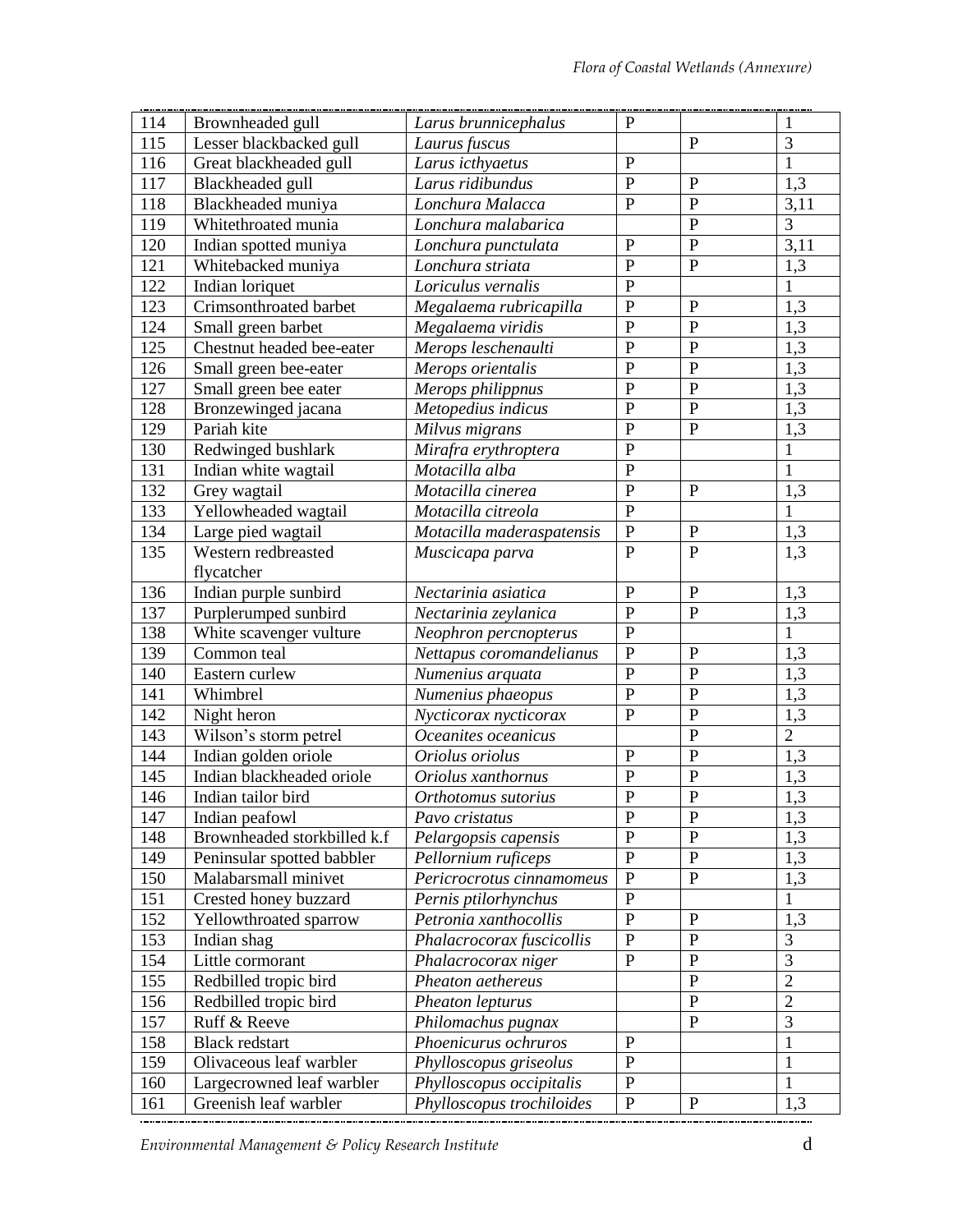| 162 | Spoonbill                     | Platalea leucoria          | $\mathbf{P}$   |                | 1              |
|-----|-------------------------------|----------------------------|----------------|----------------|----------------|
| 163 | Indian baya                   | Ploceus philippinus        | $\mathbf{P}$   | $\overline{P}$ | 1,3            |
| 164 | Golden plover                 | Pluvialis dominica         | $\mathbf P$    | $\mathbf P$    | 1,3            |
| 165 | Grey plover                   | Pluvialis squatarola       | $\mathbf{P}$   | $\mathbf P$    | 1,3            |
| 166 | Little grebe                  | Podiceps ruficollis        | $\mathbf P$    |                | $\mathbf{1}$   |
| 167 | Purple moorhen                | Porphyrio porphyrio        | $\, {\bf P}$   | $\mathbf P$    | 1,3            |
| 167 | Franklin's ashy grey wren     | Prinia hodgsonii           | $\overline{P}$ | $\overline{P}$ | 1,3            |
|     | warbler                       |                            |                |                |                |
| 168 | Ashy wren warbler             | Prinia socialis            | $\mathbf{P}$   | $\mathbf P$    | 1,3            |
| 169 | Indian plain wren warbler     | Prinia subflava            | $\mathbf P$    | $\mathbf P$    | 1,3            |
| 170 | Wedgetailed shearwater        | Procellaria pacifica       |                | $\overline{P}$ | $\overline{2}$ |
| 171 | Abdubon's shearwater          | Procellaria persica        |                | $\mathbf{P}$   | $\overline{2}$ |
| 172 | <b>Blossomheaded</b> parakeet | Psittacula cyanocephala    | $\mathbf P$    |                | $\mathbf{1}$   |
| 173 | Roseringed parakeet           | Psittacula kramerii        | $\mathbf{P}$   |                | $\mathbf{1}$   |
| 174 | Redvented bulbul              | Pycnonotus cafer           | $\mathbf P$    | $\mathbf{P}$   | 1,3            |
| 175 | Redwhiskered bulbul           | Pycnonotus jocosus         | $\mathbf{P}$   | $\overline{P}$ | 1,3            |
| 176 | Whitebrowed bulbul            | Pycnonotus luteolus        | $\mathbf P$    | $\mathbf{P}$   | 1,3            |
| 177 | Avocet                        | Recurvirostra avosetta     | $\mathbf P$    |                | $\overline{1}$ |
| 178 | Whitespotted fantail          | Rhipidura albicollis       | $\mathbf P$    | $\overline{P}$ | 1,3            |
|     | flycatcher                    |                            |                |                |                |
| 179 | Southern whitebrowed          | Rhipidura aureola          | $\mathbf{P}$   |                | $\mathbf{1}$   |
|     | flycatcher                    |                            |                |                |                |
| 180 | Painted snipe                 | Rosratula benghalensis     |                | $\mathbf{P}$   | 3              |
| 181 | Comb duck                     | Sarkidiornis melanotos     | $\mathbf{P}$   |                | $\mathbf 1$    |
| 182 | Pied bushchat                 | Saxicola caprata           | $\overline{P}$ | $\mathbf{P}$   | 1,3            |
| 183 | Indian collared bushchat      | Saxicola torquata          | $\mathbf P$    |                | $\mathbf{1}$   |
| 184 | Blackheaded Indian robin      | Saxicoloides fulicata      | $\mathbf{P}$   | $\mathbf P$    | 1,3            |
| 185 | Lesser serpent eagle          | Spilornis cheela           | $\mathbf{P}$   | $\mathbf{P}$   | 1,3            |
| 186 | Little tern                   | Sterna albifrons           |                |                | $\mathbf{1}$   |
| 187 | River tern                    | Sterna aurantia            | $\mathbf P$    |                | $\mathbf{1}$   |
| 189 | Indian lesser crested tern    | Sterna bengalensis         | $\mathbf P$    | $\mathbf P$    | 1,3            |
| 190 | Common tern                   | Sterna hirundo             |                | $\overline{P}$ | $\overline{3}$ |
| 191 | Sandwich tern                 | Sterna sandvicensis        | $\mathbf P$    |                | $\mathbf{1}$   |
| 192 | Indian spotted dove           | Streptopelia chinensis     | $\mathbf{P}$   |                | $\mathbf{1}$   |
| 193 | Turtle dove                   | Streptopelia orientalis    | $\mathbf P$    |                | 1              |
| 194 | Indian red turtle dove        | Streptopelia tranquebarica | $\mathbf{P}$   |                | 1              |
| 195 | Greyheaded myna               | Sturnus malabaricus        | $\mathbf{P}$   | $\mathbf{P}$   | 1,3            |
| 196 | Blackheaded myna              | Sturnus pagodarum          | $\mathbf{P}$   | $\mathbf{P}$   | 1,3            |
| 197 | Rosy pastor                   | Sturnus roseus             | $\mathbf P$    |                | 1              |
| 198 | Masked booby                  | Sula dactylatra            |                | $\overline{P}$ | $\overline{2}$ |
| 199 | Brown booby                   | Sula leucogaster           |                | $\mathbf{P}$   | $\overline{2}$ |
| 200 | Indian drongo cuckoo          | Surniculus lugubris        | $\mathbf P$    |                | $\mathbf{1}$   |
| 201 | Brahminy duck                 | Tadorna ferruginea         | $\, {\bf P}$   |                | $\mathbf{1}$   |
| 202 | Indian wood shrike            | Tephrodornis               | $\mathbf{P}$   | $\mathbf{P}$   | 1,3            |
|     |                               | pondicerianus              |                |                |                |
| 203 | Himalayan paradise            | Terpsiphone paradise       | $\mathbf{P}$   | $\mathbf{P}$   | 1,3            |
|     | flycatcher                    |                            |                |                |                |
| 204 | Ibis                          | Threskiornis aethiopica    | $\, {\bf P}$   | ${\bf P}$      | 1,3            |
| 205 | Grey fronted green pigeon     | Treron pompadora           | $\mathbf P$    |                | 1              |
|     |                               |                            |                |                |                |

*Environmental Management & Policy Research Institute* entitled the second temperature of  $e$